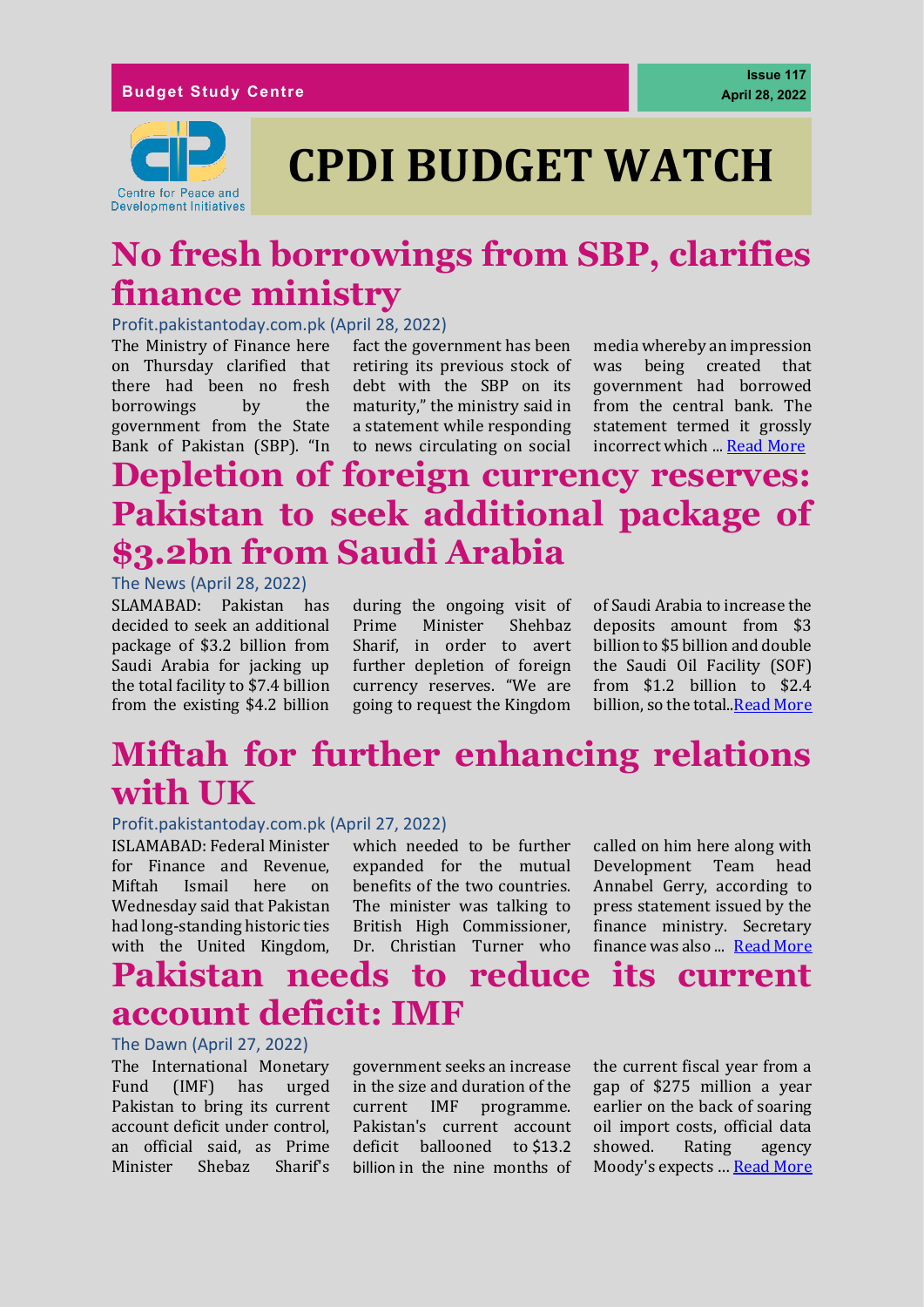## **Government urged to widen tax base**

#### The Dawn (April 26, 2022)

PESHAWAR: The business community here on Monday urged the federal government to introduce a holistic reforms agenda in the next fiscal to widen tax base in the country

for economic revival. It made suggestions for the 2022-23 budget during a round table conference jointly organised by the Sarhad Chamber of Commerce and Industry (SCCI) and UK-funded Sustainable Energy and Economic Development Programme (Seed) at a hotel. SCCI president Hasnain Khurshid Ahmad ... [Read More](https://www.dawn.com/news/1686803)

# **Miftah Ismail held meetings with global bond investors in London**

Profit.pakistantoday.com.pk (April 26, 2022)

Federal Minister for Finance & Revenue Miftah Ismail, alongside State Bank Governor Reza Baqir and Pakistan's High Commissioner to the United

Kingdom Moazzam Ahmad, held meetings with key global bond investors in London on Monday. The meeting with investors was hosted by JP Morgan, at its European

headquarters in London. More than 30 global investors in global debt markets, representing asset managers, sovereign wealth funds and hedge funds from... [Read More](https://profit.pakistantoday.com.pk/2022/04/26/miftah-ismail-held-meetings-with-global-bond-investors-in-london/)

### **IMF agrees to add \$2bn to ongoing programme**

The Dawn (April 25, 2022)

WASHINGTON/ISLAMABAD: The International Monetary Fund (IMF) has agreed to increase the size of its \$6 billion loan programme by \$2bn and extend it for another

year to prop up Pakistan's balance of payments position and foreign exchange reserves. Finance Minister Miftah Ismail said on Sunday that Pakistan had asked the

IMF to enhance its bailout package from the remaining \$3bn to \$5bn. Addressing a news conference at the Pakistan Embassy in Washington, the ... [Read More](https://www.dawn.com/news/1686702/imf-agrees-to-add-2bn-to-ongoing-programme)

# **President sanctions Rs40bn for reimbursement of PDC to OMCs, refineries**

#### Profit.pakistantoday.com.pk (April 25, 2022)

The Petroleum Division has asked the Director General, Pakistan Revenue (Sub Office) Karachi to advise the Manger National Bank of Pakistan to arrange payment of Rs40

billion for reimbursement of Price Differential Claims (PDC) to Oil marketing Companies (OMCs) and refineries. The Petroleum Division, in a letter dated April 25, 2022 to DGPR (SO), Karachi, conveyed that the President Arif Alvi has sanctioned the placement of an amount of Rs40 billion in the assignment .... [Read More](https://profit.pakistantoday.com.pk/2022/04/25/president-sanctions-rs40bn-for-reimbursement-of-pdc-to-omcs-refineries/)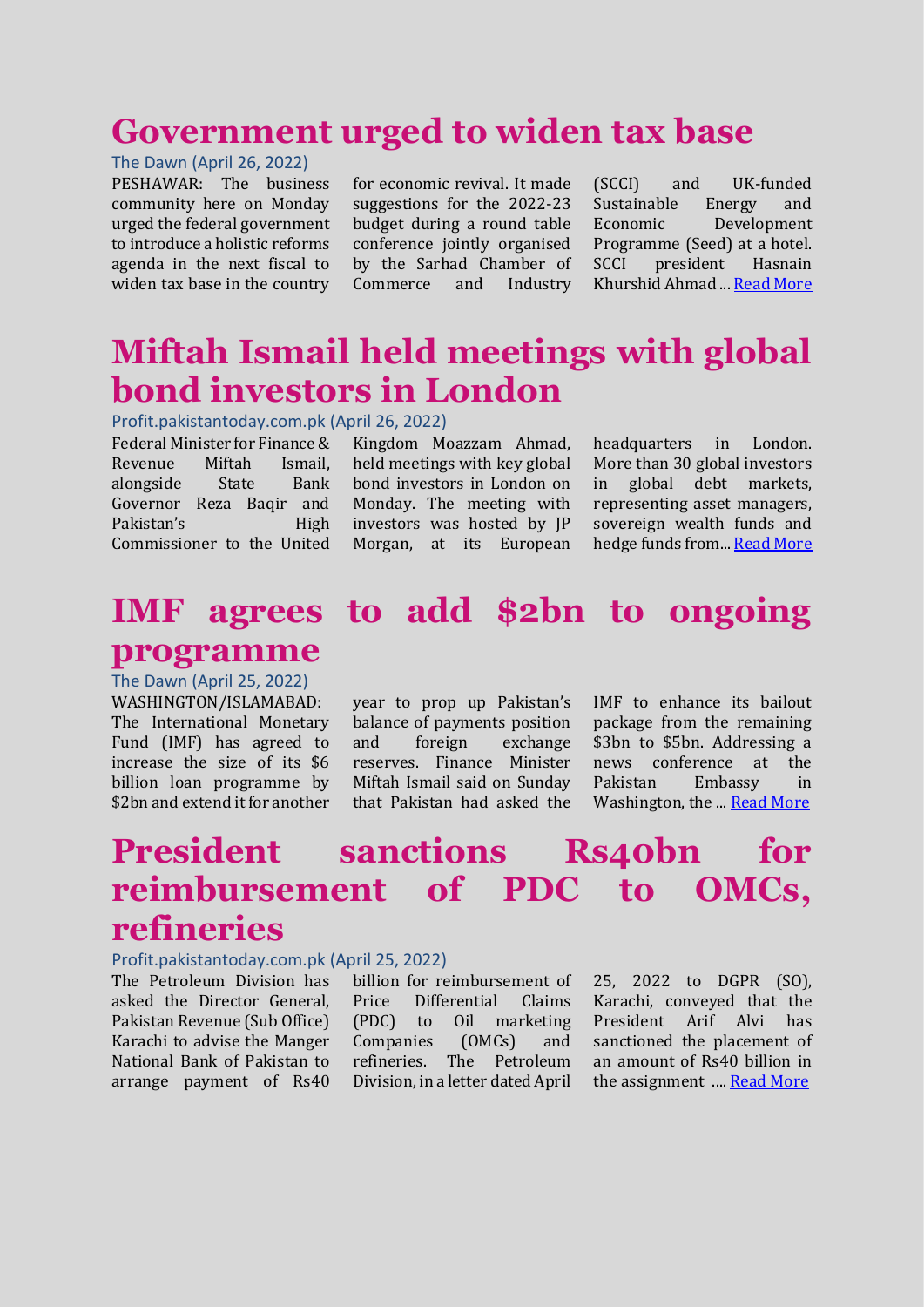# **Breakthrough in Pak-IMF bailout talks, loan amount to be \$8bn**

Tribune.com.pk (April 24, 2022)

ISLAMABAD: Pakistan and the International Monetary Fund (IMF) have agreed, in principle, to extend the stalled bailout programme by up to one year and increase the loan

size to \$8 billion, giving markets the much-needed stability and a breathing space to the new government. The understanding has been reached between Finance

Minister Dr Miftah Ismail and IMF Deputy Managing Director Antoinette Sayeh in Washington, sources told The Express Tribune on Sunday. Subject to the final.[.Read More](https://tribune.com.pk/story/2354052/breakthrough-in-pak-imf-bailout-talks-loan-amount-to-be-8bn)

# **Petroleum prices to go up**

The News (April 24, 2022)

WASHINGTON/ISLAMABAD: Pakistan has agreed with the International Monetary Fund (IMF) to roll back fuel and power subsidies and also wind up a business tax

amnesty scheme to revive a \$6 billion loan programme, officials said on Saturday. "The government will increase both the petroleum and electricity prices in a

staggered manner in line with recommendations made by the IMF and it also pledged to pursue structural reforms," a senior official told The News. The commitment... [Read More](https://www.thenews.com.pk/print/952770-petroleum-prices-to-go-up)

## **US notifies power scheme in Pakistan**

### Tribune.com.pk (April 23, 2022)

ISLAMABAD: The United States (US) announced on Friday to commence a fouryear \$23.5 million project in Pakistan to steer efficiency in the power sector. The project

aims to increase the share of green energy in Pakistan's energy mix, United States Agency for International Development (USAID) Mission Director Julie A

Koenen said in a statement. The US government, through the USAID, is partnering with the Pakistani government to launch a four-year \$23.5 million power se... [Read More](https://www.thenews.com.pk/print/948706-pak-china-relations-have-gone-through-historic-change-since-inception-of-cpec)

# **Attracting US investments 'top priority' of Pakistani government: Miftah Ismail**

#### Dailytimes.com.pk (April 23, 2022)

WASHINGTON: The new Pakistan government's top priority is to attract [United](https://dailytimes.com.pk/924373/imf-talks-miftah-ismail-hints-of-expected-rise-in-petroleum-prices/)  [States' foreign investment](https://dailytimes.com.pk/924373/imf-talks-miftah-ismail-hints-of-expected-rise-in-petroleum-prices/)s in all sectors of the Pakistani economy, Finance Minister

Miftah Ismail has said, noting the American corporate sector's "long and productive relationship" with the country. Speaking to a delegation of the US-Pakistan Business Council (USPBC) at the Pakistani Embassy in Washington DC., he said the government was focused on creating a business-friendly environment and .[..Read More](https://dailytimes.com.pk/924465/attracting-us-investments-top-priority-of-pakistani-governments-miftah-ismail/)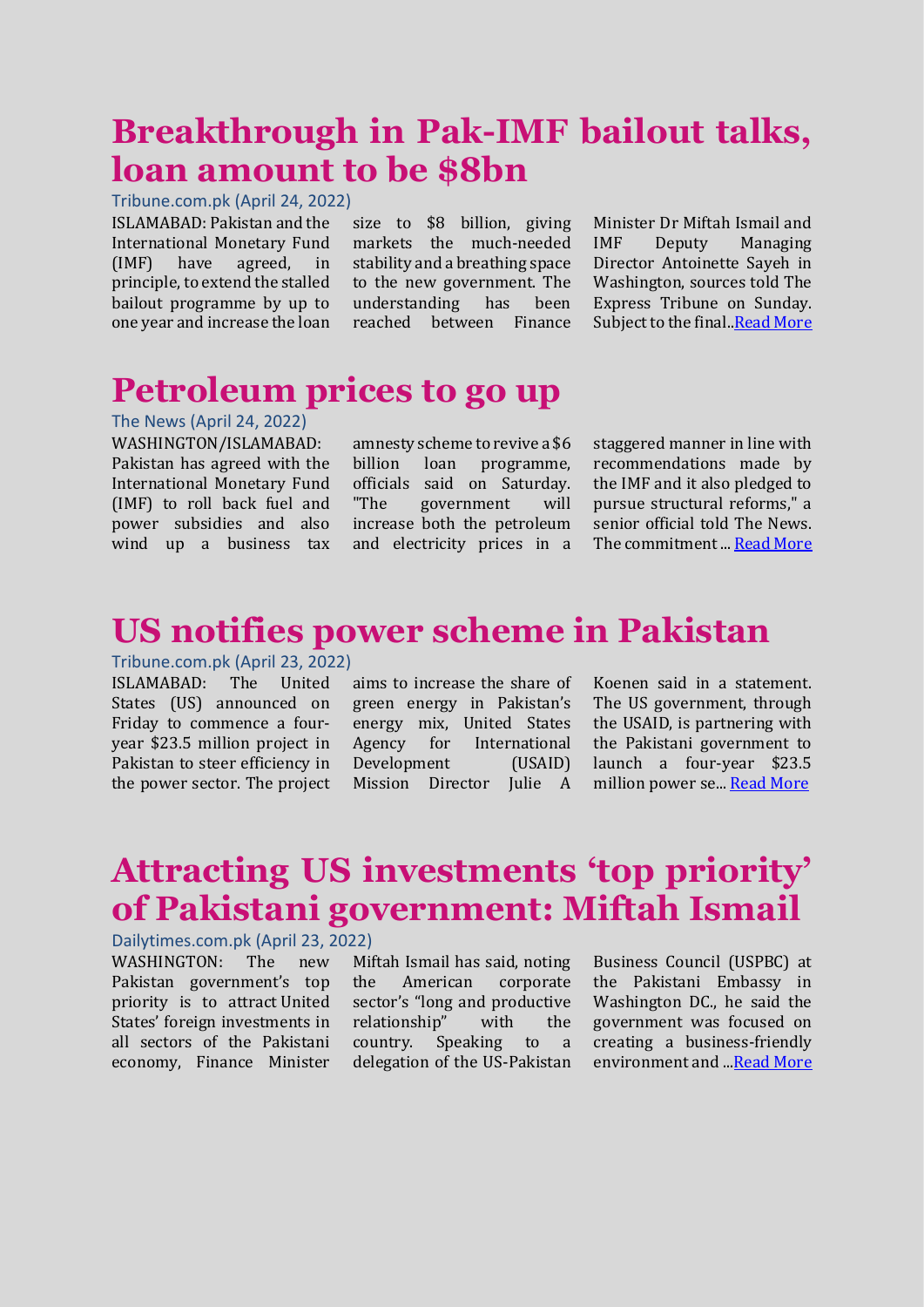# **\$12.77bn loans secured in nine months: EAD**

#### Profit.pakistantoday.com.pk (April 22, 2022)

The country has incurred external loans of \$12.77 billion in the first nine months (July-March) of the current fiscal year from multiple financing sources against the

annual budget estimates of \$14.09 billion for the entire fiscal year. According to the latest monthly report by the Economic Affairs Division (EAD), in the month of March,

the country got foreign assistance of \$588.97 million from multiple financing sources. Out of \$12.77 billion, the government obtained \$10.11 billion loan. Read More

# **Stocks lose another 290 points as uncertainty persists**

#### The Dawn (April 22, 2022)

KARACHI: The equities market had a directionless session on Thursday as the KSE-100 index kicked off the day in the green zone, but closed lower than the

preceding close. According to Topline Securities, betterthan-expected financial results from the companies in the refinery sector attracted investors to Attock Refinery Ltd and Pakistan Refinery Ltd. However, the stock market came under pressure further devaluation of the rupee against the dollar. Meanwhile, investors were co.[..Read More](https://www.dawn.com/news/1686177/stocks-lose-another-290-points-as-uncertainty-persists)

# **Defence Minister hints to reverse autonomy granted to SBP**

#### Profit.pakistan.com.pk (April 21, 2022)

Defence Minister Khawaja Asif on Thursday hinted to reverse autonomy granted to the central bank through the SBP (Amendment) Act, 2021. The defence minister during

an interview with Geo News' programme "Capital Talk" said he still believes the laws that the previous government amended to meet the IMF's conditions were wrong and

needed to be reversed. The defence minister said former prime minister Imran Khan had "sold out" Pakistan's economic sovereignty to the United States, as ..[. Read More](https://profit.pakistantoday.com.pk/2022/04/21/defence-minister-hints-to-reverse-autonomy-granted-to-sbp/)

# **Pakistan's new finance minister leaves for Washington for IMF talks**

#### Arabnews.com (April 21, 2022)

ISLAMABAD: Pakistan's new finance minister Miftah Ismail left for Washington on Thursday to meet senior International Monetary Fund (IMF) officials and ensure the

revival of a stalled \$6 billion loan program. Ismail traveled to the United States after receiving a go-ahead from Prime Minister Shehbaz Sharif to engage with the IMF for the resumption of the seventh review under the loan facility agreed in July 2019. Sharif, who was elected to the top political office of his country on April 11, face.....[. Read More](https://www.arabnews.pk/node/2067016/pakistan)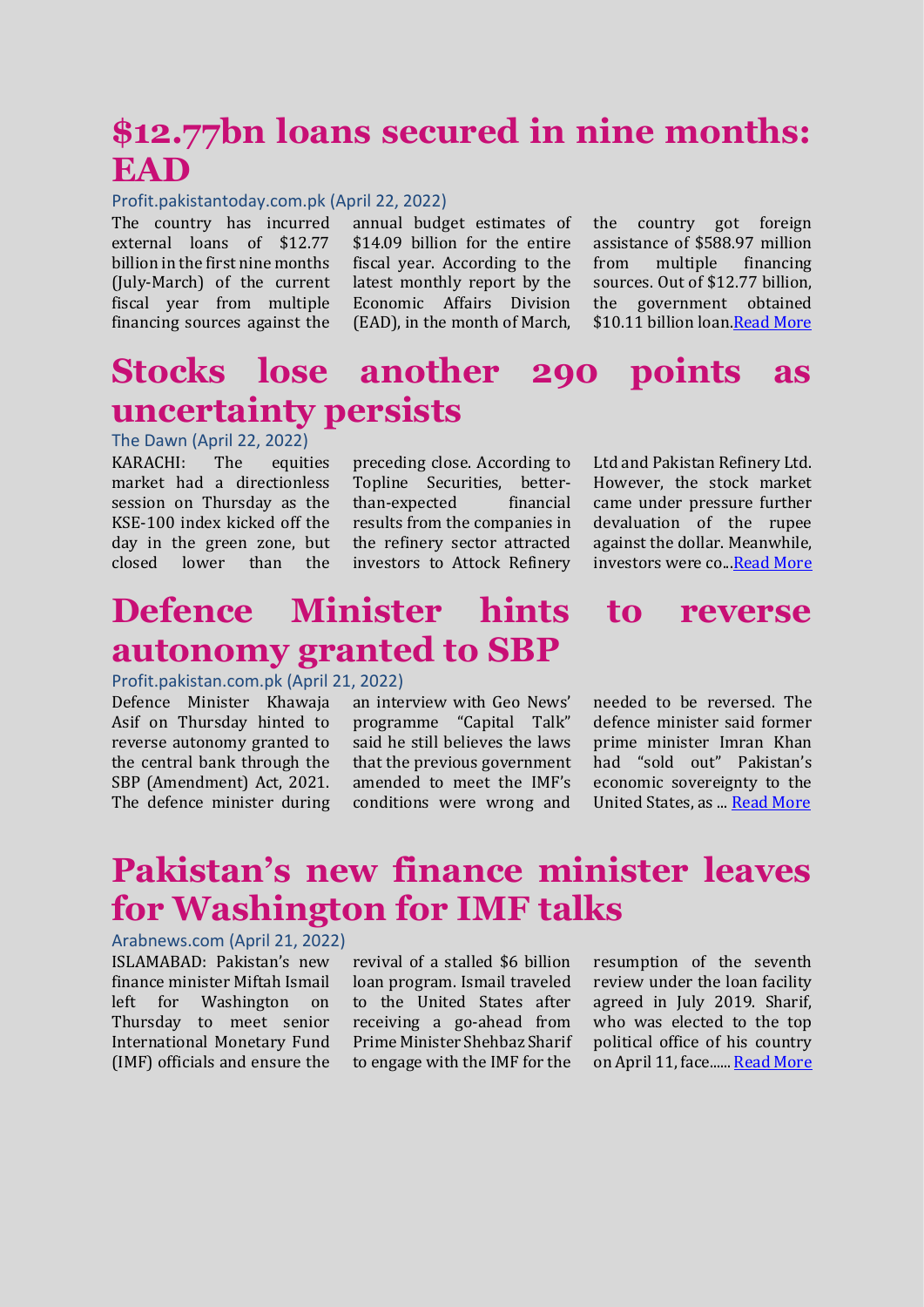# **Pakistan's economy grew 5.6pc in FY21 despite Covid-19: WB**

Dailytimes.com.pk (April 20, 2022)

Pakistan's economy enjoyed a strong recovery and grew 5.6 percent in FY21 following measures taken by the government to mitigate the adverse socio-economic

impacts of the Covid-19 pandemic. According to the World Bank's Pakistan Development Update. released on Tuesday, while economic activity maintained

its momentum during July-December 2021, high demand pressures and rising global commodity prices led to double-digit inflation and a sharp rise in the ... [Read](https://dailytimes.com.pk/922202/pakistans-economy-grew-5-6pc-in-fy21-despite-covid-19-wb/) More

## **Russia sends Pakistan 4-year economic cooperation roadmap**

### Business Recorder (April 20, 2022)

ISLAMABAD: Following the visit of former prime minister Imran Khan to Moscow, Russia has sent a draft fouryear (2022-2025) roadmap for development of trade and

economic cooperation including increase in bilateral trade turnover, well informed sources told Business Recorder. The draft roadmap, shared by Russian embassy in Islamabad with the Ministry of Foreign Affairs, will stimulate economic activity of Russian and Pakistani companies in the markets of both countries. It ... [Read More](https://www.brecorder.com/news/40168345)

## **PBC alerts govt on economic situation similar to Sri Lanka**

#### Profit.pakistantoday.com.pk (April 19, 2022)

Pakistan Business Council (PBC), a business policy advocacy platform, has alerted the newly formed government of multiple political parties about the

grave economic issues being faced by Sri Lanka as Pakistan is also confronting similar challenges on the economic front. In the letter sent to Prime Minister Shahbaz Sharif, the PBC has recommended a number of immediate steps to meet economic challenges. The PBC has informed the PM that he has left with … [Read More](https://profit.pakistantoday.com.pk/2022/04/19/pbc-alerts-govt-on-grave-economic-situation-similar-to-sri-lanka/)

# **US provides \$48m aid for Afghan refugees in Pakistan**

### Dailytimes.com.pk (April 19, 2022)

The [US Embassy](https://dailytimes.com.pk/899847/afghan-us-embassy-lacking-funds-and-support-to-close/) in Islamabad reported that Afghan refugees and host communities in Pakistan will receive more than \$48 million in recently announced US humanitarian

aid. The embassy in a tweet on Tuesday said, "We are deeply grateful to Pakistan's generosity hosting Afghan refugees, and proud to support." President Joe Biden had announced nearly \$204 million in additional humanitarian assistance to Afghans. "We continue to stand by the Afghan people." The US embassy ... [Read More](https://dailytimes.com.pk/922134/us-provides-48m-aid-for-afghan-refugees-in-pakistan/)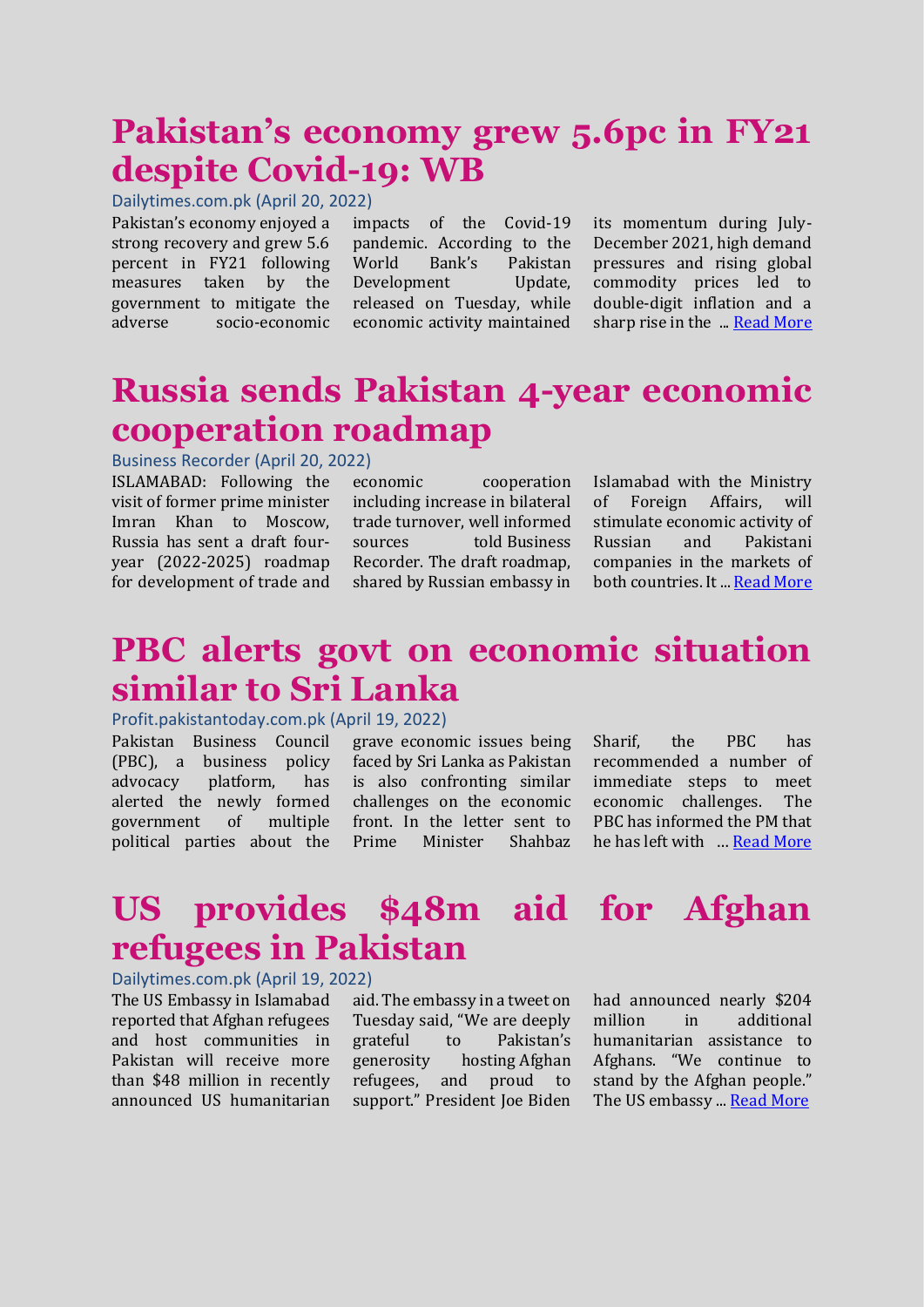## **67pc of PSDP allocations disbursed in three quarters**

#### Profit.pakistantoday.com.pk (April 18, 2022)

The federal government released around 67.05 percent of total allocation for various ongoing and new social sector uplift projects of the federal ministries and

divisions in the first nine months (July-March) of fiscal year 2021-22 under its Public Sector Development Program (PSDP). The Finance Division in August last revised the

strategy for release of funds for the development budget for the current fiscal year 2021-22 with release of 50 percent funds for quarters 1 and 2, and 50 per... Read More

### **New govt has sought support for balance of payments: IMF**

The Dawn (April 18, 2022)

ISLAMABAD: The International Monetary Fund (IMF) has confirmed that the new government in Pakistan has reached out to it, seeking support for the country's

balance of payments. It said a delegation of the country would be in Washington this week for a follow-up meeting. "The IMF looks forward to continuing supporting

Pakistan's authorities on economic policies and reforms to ensure macroeconomic stability in the country amidst the current challeng ... Read More

## **Spot rate unchanged amid listless trade activity**

#### Business Recorder (April 17, 2022)

LAHORE: The local cotton market on Saturday remained dull while the trading volume remained low. Cotton Analyst Naseem Usman told that the rate of cotton in Punjab and

Sindh is in between Rs 18000 to Rs 21,000 per maund. The country's Value-added Textile Sector Friday showed disappointment over the latest abrupt increase in policy rate of 250 basis point to 12.25 percent by the State Bank of Pakistan (SBP), saying the sudden surge may have a "detrimental" effect on exports."Such an ... [Read More](https://www.brecorder.com/news/40167706/spot-rate-unchanged-amid-listless-trade-activity)

## **Govt likely to take U-turn on petroleum prices decision: sources**

### Geo.tv (April 17, 2022)

ISLAMABAD: In view of the weak economic situation and the International Monetary Fund's (IMF) displeasure, the PML-N government is likely to revisit its decision of keeping

the petroleum products' prices unchanged, according to well-placed sources. "The government thinks subsidising the masses with this huge multi-billion rupee

package for cheap products is not a viable option, and also the International Monetary Fund, which is continuing its programme with Islamabad, is unhappy with ... [Read More](https://www.geo.tv/latest/411964-govt-likely-to-take-u-turn-on-petroleum-prices-decision-sources)